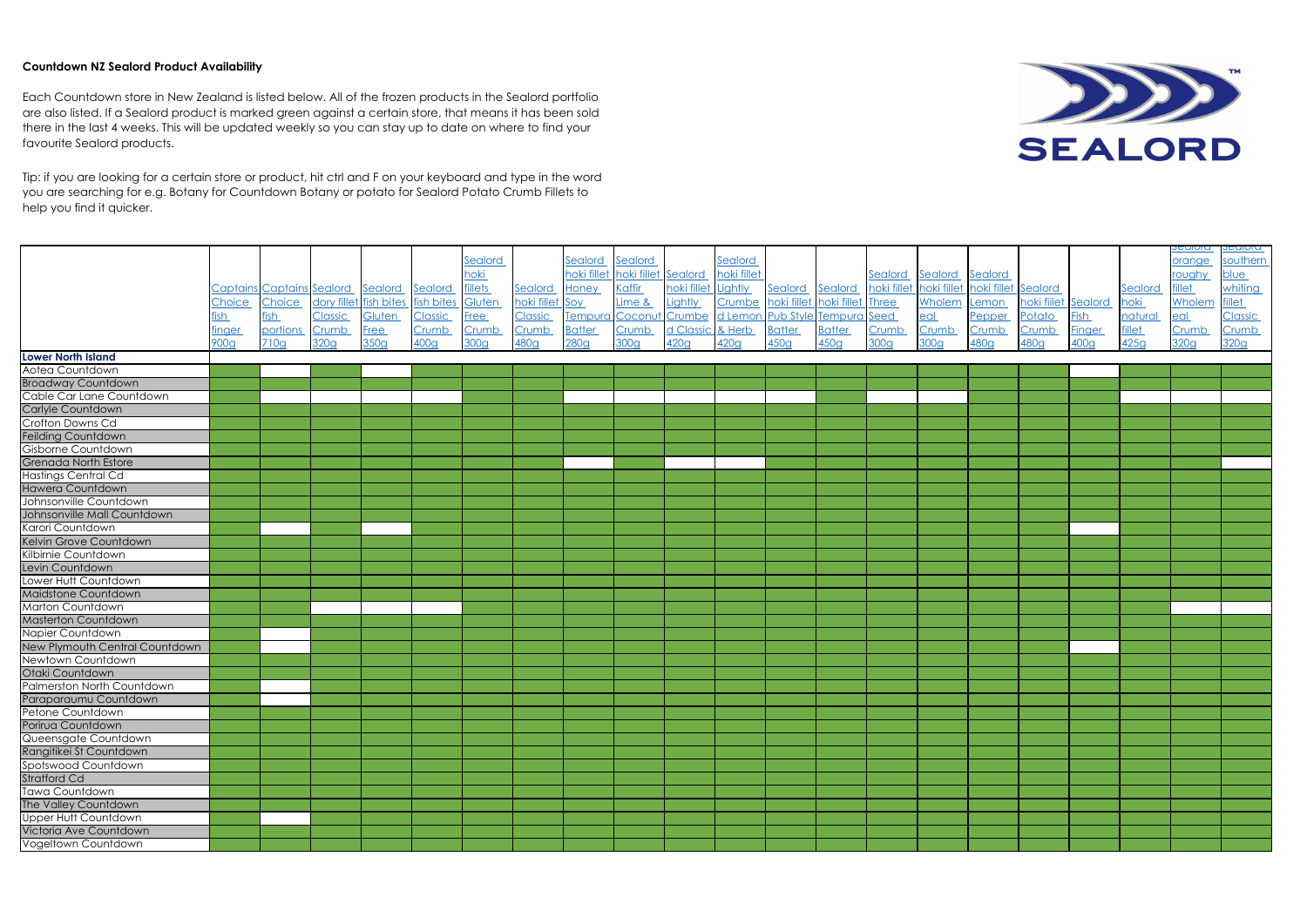| Waikanae Countdown                       |  |  |  |  |  |  |  |  |  |  |  |
|------------------------------------------|--|--|--|--|--|--|--|--|--|--|--|
| Wainuiomata Countdown                    |  |  |  |  |  |  |  |  |  |  |  |
| Waipukurau Countdown                     |  |  |  |  |  |  |  |  |  |  |  |
| Wanganui Countdown                       |  |  |  |  |  |  |  |  |  |  |  |
| <b>South Island</b>                      |  |  |  |  |  |  |  |  |  |  |  |
| <b>Amberley Countdown</b>                |  |  |  |  |  |  |  |  |  |  |  |
| Andersons Bay Countdown                  |  |  |  |  |  |  |  |  |  |  |  |
| Ashburton Countdown                      |  |  |  |  |  |  |  |  |  |  |  |
| Ashburton South Countdown                |  |  |  |  |  |  |  |  |  |  |  |
| Avonhead Countdown                       |  |  |  |  |  |  |  |  |  |  |  |
| <b>Blenheim Countdown</b>                |  |  |  |  |  |  |  |  |  |  |  |
| Cd Moorhouse Osr                         |  |  |  |  |  |  |  |  |  |  |  |
| Christchurch Airport Cd                  |  |  |  |  |  |  |  |  |  |  |  |
| Church Cnr Countdown                     |  |  |  |  |  |  |  |  |  |  |  |
| Church St Timaru Countdown               |  |  |  |  |  |  |  |  |  |  |  |
| Colombo St Countdown                     |  |  |  |  |  |  |  |  |  |  |  |
| Dunedin Central Countdown                |  |  |  |  |  |  |  |  |  |  |  |
| Dunedin South Countdown                  |  |  |  |  |  |  |  |  |  |  |  |
| Eastgate Countdown                       |  |  |  |  |  |  |  |  |  |  |  |
| Ferrymead Countdown                      |  |  |  |  |  |  |  |  |  |  |  |
| Gore Countdown                           |  |  |  |  |  |  |  |  |  |  |  |
| Greymouth Countdown                      |  |  |  |  |  |  |  |  |  |  |  |
| Hornby Countdown                         |  |  |  |  |  |  |  |  |  |  |  |
| <b>Invercargill Countdown</b>            |  |  |  |  |  |  |  |  |  |  |  |
| Kaiapoi Countdown                        |  |  |  |  |  |  |  |  |  |  |  |
| Mailer St Countdown                      |  |  |  |  |  |  |  |  |  |  |  |
|                                          |  |  |  |  |  |  |  |  |  |  |  |
| Moorhouse Ave Countdown                  |  |  |  |  |  |  |  |  |  |  |  |
| Mosgiel Countdown                        |  |  |  |  |  |  |  |  |  |  |  |
| Motueka Countdown                        |  |  |  |  |  |  |  |  |  |  |  |
| Nelson Countdown                         |  |  |  |  |  |  |  |  |  |  |  |
| New Brighton Countdown                   |  |  |  |  |  |  |  |  |  |  |  |
| Northlands Countdown                     |  |  |  |  |  |  |  |  |  |  |  |
| Northwood Countdown<br>Oamaru Countdown  |  |  |  |  |  |  |  |  |  |  |  |
|                                          |  |  |  |  |  |  |  |  |  |  |  |
| Queenstown Cd<br>Rangiora East Countdown |  |  |  |  |  |  |  |  |  |  |  |
| Redwoodtown Cd                           |  |  |  |  |  |  |  |  |  |  |  |
| Richmond Countdown                       |  |  |  |  |  |  |  |  |  |  |  |
| <b>Rolleston Countdown</b>               |  |  |  |  |  |  |  |  |  |  |  |
| Springlands Countdown                    |  |  |  |  |  |  |  |  |  |  |  |
| Stoke Countdown                          |  |  |  |  |  |  |  |  |  |  |  |
| The Palms Countdown                      |  |  |  |  |  |  |  |  |  |  |  |
| Timaru Countdown                         |  |  |  |  |  |  |  |  |  |  |  |
| Trafalgar Park Countdown                 |  |  |  |  |  |  |  |  |  |  |  |
| Waikiwi Countdown                        |  |  |  |  |  |  |  |  |  |  |  |
| <b>Upper North Island</b>                |  |  |  |  |  |  |  |  |  |  |  |
| Airport Countdown                        |  |  |  |  |  |  |  |  |  |  |  |
| <b>Albert Street Metro</b>               |  |  |  |  |  |  |  |  |  |  |  |
| <b>Auckland City Countdown</b>           |  |  |  |  |  |  |  |  |  |  |  |
| <b>Auckland Victoria St West Cd</b>      |  |  |  |  |  |  |  |  |  |  |  |
| Aviemore Drive Countdown                 |  |  |  |  |  |  |  |  |  |  |  |
|                                          |  |  |  |  |  |  |  |  |  |  |  |
| <b>Bayfair Countdown</b>                 |  |  |  |  |  |  |  |  |  |  |  |
| <b>Beachlands Countdown</b>              |  |  |  |  |  |  |  |  |  |  |  |
| <b>Bethlehem Countdown</b>               |  |  |  |  |  |  |  |  |  |  |  |
| <b>Birkenhead Countdown</b>              |  |  |  |  |  |  |  |  |  |  |  |
| <b>Blockhouse Bay Countdown</b>          |  |  |  |  |  |  |  |  |  |  |  |
| <b>Botany Downs Countdown</b>            |  |  |  |  |  |  |  |  |  |  |  |
| <b>Browns Bay Countdown</b>              |  |  |  |  |  |  |  |  |  |  |  |
| <b>Bureta Park Countdown</b>             |  |  |  |  |  |  |  |  |  |  |  |
| Cambridge Countdown                      |  |  |  |  |  |  |  |  |  |  |  |
| Cd Penrose Estore                        |  |  |  |  |  |  |  |  |  |  |  |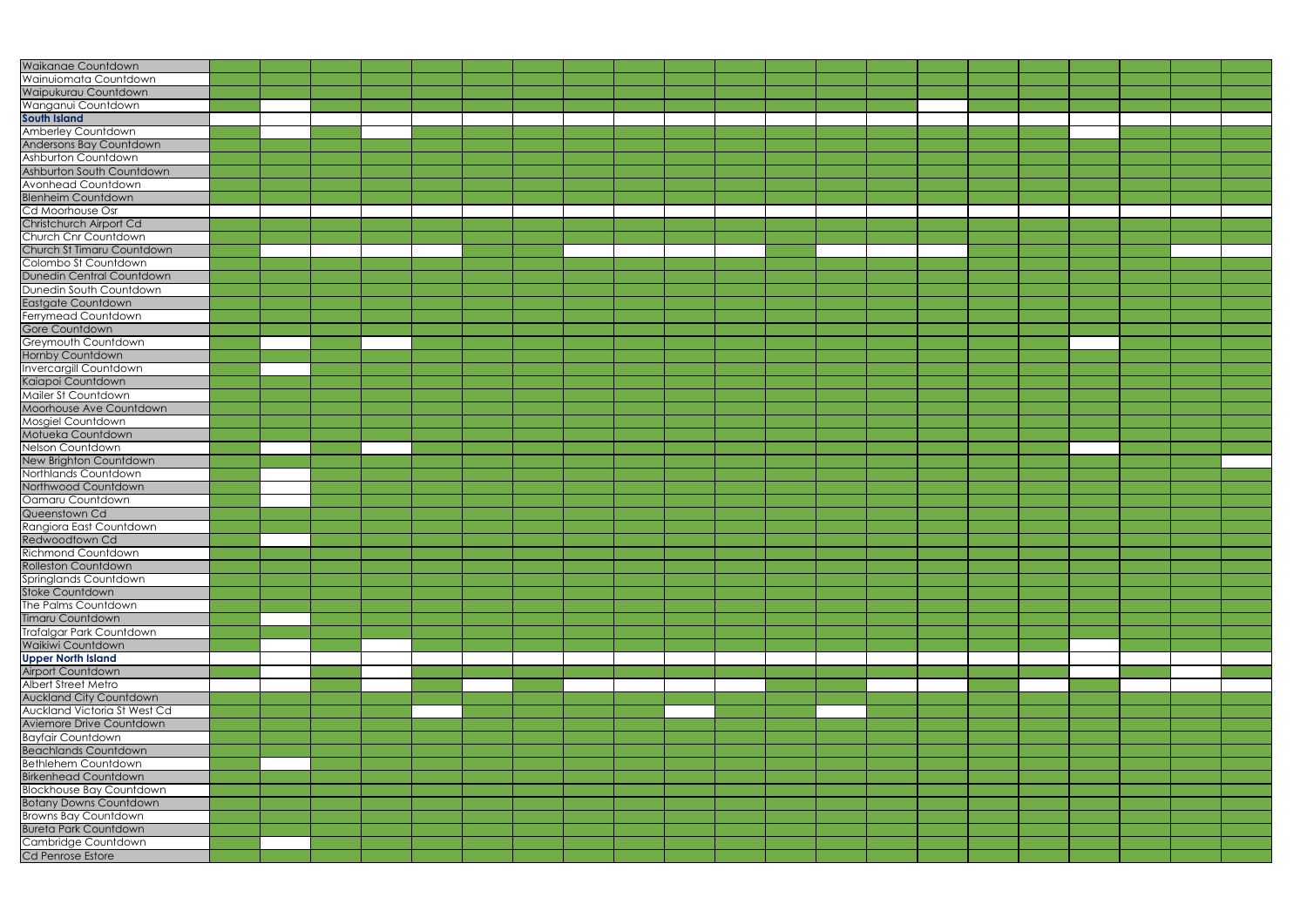| Cd Penrose Osr                               |  |  |  |  |  |  |  |  |  |  |  |
|----------------------------------------------|--|--|--|--|--|--|--|--|--|--|--|
| Central Mall Countdown                       |  |  |  |  |  |  |  |  |  |  |  |
| Chartwell Countdown                          |  |  |  |  |  |  |  |  |  |  |  |
| Claudelands Cd                               |  |  |  |  |  |  |  |  |  |  |  |
| Dargaville Cd                                |  |  |  |  |  |  |  |  |  |  |  |
|                                              |  |  |  |  |  |  |  |  |  |  |  |
| <b>Dinsdale Countdown</b>                    |  |  |  |  |  |  |  |  |  |  |  |
| Fairy Springs Cd                             |  |  |  |  |  |  |  |  |  |  |  |
| <b>Fraser Cove Countdown</b>                 |  |  |  |  |  |  |  |  |  |  |  |
| Glenfield Countdown                          |  |  |  |  |  |  |  |  |  |  |  |
| Greenlane Countdown                          |  |  |  |  |  |  |  |  |  |  |  |
| Greerton Countdown                           |  |  |  |  |  |  |  |  |  |  |  |
|                                              |  |  |  |  |  |  |  |  |  |  |  |
| Grey Lynn Central Countdown                  |  |  |  |  |  |  |  |  |  |  |  |
| Grey Lynn Countdown                          |  |  |  |  |  |  |  |  |  |  |  |
| <b>Halsey Street Metro</b>                   |  |  |  |  |  |  |  |  |  |  |  |
| Hamilton Bridge St Countdown                 |  |  |  |  |  |  |  |  |  |  |  |
| Hamilton Countdown                           |  |  |  |  |  |  |  |  |  |  |  |
| Hauraki Corner Countdown                     |  |  |  |  |  |  |  |  |  |  |  |
| Helensville Countdown                        |  |  |  |  |  |  |  |  |  |  |  |
| <b>Henderson Countdown</b>                   |  |  |  |  |  |  |  |  |  |  |  |
|                                              |  |  |  |  |  |  |  |  |  |  |  |
| <b>Highland Park Countdown</b>               |  |  |  |  |  |  |  |  |  |  |  |
| Hobsonville Cd                               |  |  |  |  |  |  |  |  |  |  |  |
| <b>Howick Countdown</b>                      |  |  |  |  |  |  |  |  |  |  |  |
| <b>Huntly Countdown</b>                      |  |  |  |  |  |  |  |  |  |  |  |
| Kaikohe Countdown                            |  |  |  |  |  |  |  |  |  |  |  |
| Katikati Countdown                           |  |  |  |  |  |  |  |  |  |  |  |
|                                              |  |  |  |  |  |  |  |  |  |  |  |
| Kelston Countdown                            |  |  |  |  |  |  |  |  |  |  |  |
| Kerikeri Countdown                           |  |  |  |  |  |  |  |  |  |  |  |
| Lincoln Road Countdown                       |  |  |  |  |  |  |  |  |  |  |  |
| Lynfield Countdown                           |  |  |  |  |  |  |  |  |  |  |  |
| Lynnmall Countdown                           |  |  |  |  |  |  |  |  |  |  |  |
| Mairangi Bay Countdown                       |  |  |  |  |  |  |  |  |  |  |  |
|                                              |  |  |  |  |  |  |  |  |  |  |  |
| Mangere East Countdown                       |  |  |  |  |  |  |  |  |  |  |  |
| Mangere Mall Countdown                       |  |  |  |  |  |  |  |  |  |  |  |
| Manukau City Mall Countdown                  |  |  |  |  |  |  |  |  |  |  |  |
| Manukau Countdown                            |  |  |  |  |  |  |  |  |  |  |  |
| Manurewa Countdown                           |  |  |  |  |  |  |  |  |  |  |  |
| Matamata Countdown                           |  |  |  |  |  |  |  |  |  |  |  |
| Meadowbank Countdown                         |  |  |  |  |  |  |  |  |  |  |  |
| Meadowlands Countdown                        |  |  |  |  |  |  |  |  |  |  |  |
|                                              |  |  |  |  |  |  |  |  |  |  |  |
| <b>Milford Countdown</b>                     |  |  |  |  |  |  |  |  |  |  |  |
| Morrinsville Countdown                       |  |  |  |  |  |  |  |  |  |  |  |
| Mount Roskill Countdown                      |  |  |  |  |  |  |  |  |  |  |  |
| Mt Eden Countdown                            |  |  |  |  |  |  |  |  |  |  |  |
| Mt Wellington Countdown                      |  |  |  |  |  |  |  |  |  |  |  |
| Nawton Countdown                             |  |  |  |  |  |  |  |  |  |  |  |
| Newmarket Countdown                          |  |  |  |  |  |  |  |  |  |  |  |
|                                              |  |  |  |  |  |  |  |  |  |  |  |
| Northcote Countdown                          |  |  |  |  |  |  |  |  |  |  |  |
| Northwest Cd                                 |  |  |  |  |  |  |  |  |  |  |  |
| Onehunga Countdown                           |  |  |  |  |  |  |  |  |  |  |  |
| Orewa Cd                                     |  |  |  |  |  |  |  |  |  |  |  |
| Otorohanga Countdown                         |  |  |  |  |  |  |  |  |  |  |  |
| Paeroa Countdown                             |  |  |  |  |  |  |  |  |  |  |  |
| Paihia Central Countdown                     |  |  |  |  |  |  |  |  |  |  |  |
|                                              |  |  |  |  |  |  |  |  |  |  |  |
| Pakuranga Countdown                          |  |  |  |  |  |  |  |  |  |  |  |
| Papakura Countdown                           |  |  |  |  |  |  |  |  |  |  |  |
| Papamoa Countdown                            |  |  |  |  |  |  |  |  |  |  |  |
| Papatoetoe Countdown                         |  |  |  |  |  |  |  |  |  |  |  |
| Pokeno Countdown                             |  |  |  |  |  |  |  |  |  |  |  |
| Ponsonby Cd                                  |  |  |  |  |  |  |  |  |  |  |  |
|                                              |  |  |  |  |  |  |  |  |  |  |  |
| Pt Chevalier Countdown<br>Pukekohe Countdown |  |  |  |  |  |  |  |  |  |  |  |
|                                              |  |  |  |  |  |  |  |  |  |  |  |